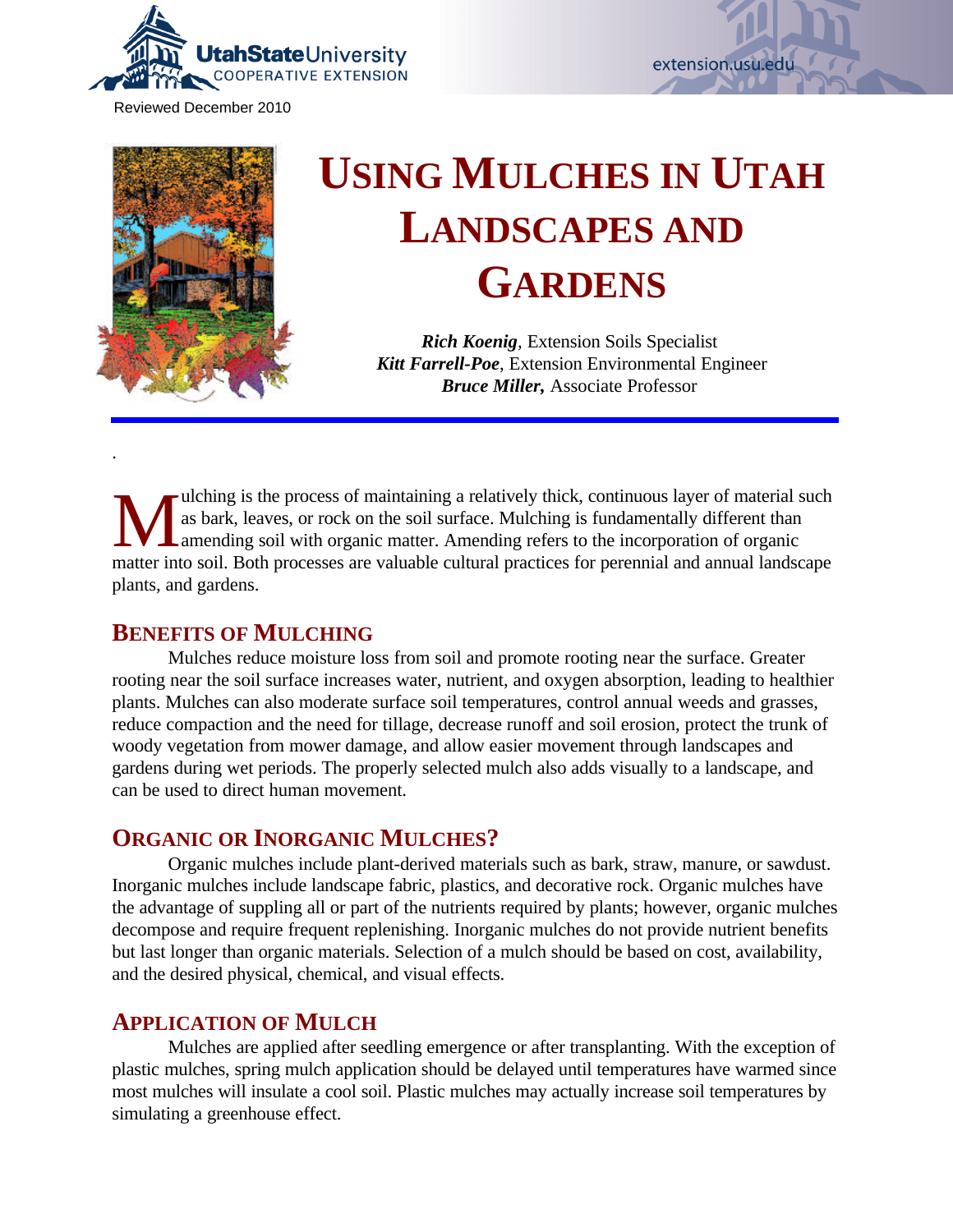Mulch layer thickness will vary with the material used. In order to achieve the benefits of mulching stated above, apply from 1 to 2 inches of fine, dense material (less than ½ inch diameter) or 3 to 6 inches of coarse, fluffy material (between  $\frac{1}{2}$  inch and 3 inches in diameter). A 1 inch thick layer of mulch requires approximately 3 cubic yards of material per 1000 square feet of area. Distribute mulch evenly around the base of plants. Avoid packing mulches, especially if the material is wet when applied. Maintain as much air space in the mulch material as possible to allow for oxygen movement to roots while maintaining an effective weed barrier.

Mulch layers should be maintained at their prescribed thickness. As organic mulches decompose, add new material. Don't worry about the decomposition of organic mulch. The organic mulch material is beneficial and is incorporated into soil by organisms living and burrowing in the mulch layer and underlying soil.

## **COMMONLY USED MULCH MATERIALS**

Table 1 summarizes some commonly used mulch materials and their characteristics. Additional guidelines for certain mulch materials are summarized following the table.

| <b>Material</b>      | <b>Crusts/compacts</b><br>or seals surface | <b>Controls</b><br>weeds | <b>Lasts one full</b><br>season | <b>Fire hazard</b> | <b>Nutrient</b><br>content |
|----------------------|--------------------------------------------|--------------------------|---------------------------------|--------------------|----------------------------|
| Peat Moss            | low                                        | moderate                 | moderate                        | moderate           | low                        |
| Sawdust              | moderate                                   | high                     | moderate                        | moderate           | low                        |
| Cotton seed hulls    | moderate                                   | high                     | medium                          | moderate           | high                       |
| <b>Straw</b>         | very low                                   | low                      | moderate                        | high               | low                        |
| Leaves               | moderate                                   | low                      | low                             | high               | moderate                   |
| Lawn clippings       | moderate                                   | low                      | low                             | low                | high                       |
| Grass hay            | low                                        | low                      | moderate                        | moderate           | moderate                   |
| Legume hay           | low                                        | low                      | moderate                        | moderate           | high                       |
| Compost              | low                                        | high                     | moderate                        | low                | high                       |
| Wood chips           | very low                                   | moderate                 | high                            | moderate           | very low                   |
| <b>Bark</b>          | very low                                   | moderate                 | high                            | moderate           | low                        |
| <b>Black plastic</b> | high                                       | high                     | high                            | none               | none                       |
| Clear plastic        | high                                       | high                     | high                            | none               | none                       |
| Decorative rock      | very low                                   | low                      | high                            | none               | none                       |
| Landscape fabric     | low                                        | high                     | high                            | none               | none                       |

**Table 1. Selected characteristics of common materials used for mulch in Utah.**

*Peat moss:* Acidic (sphagnum) moss is preferred since it will help to lower soil pH.

*Sawdust, wood chips and barks:* These materials can tie up nitrogen in soil and induce a deficiency in plants. Apply 1 lb of available nitrogen  $(\sim 3 \text{ lbs of ammonium nitrate})$  per 50 lbs of these mulch materials to prevent nitrogen tie-up.